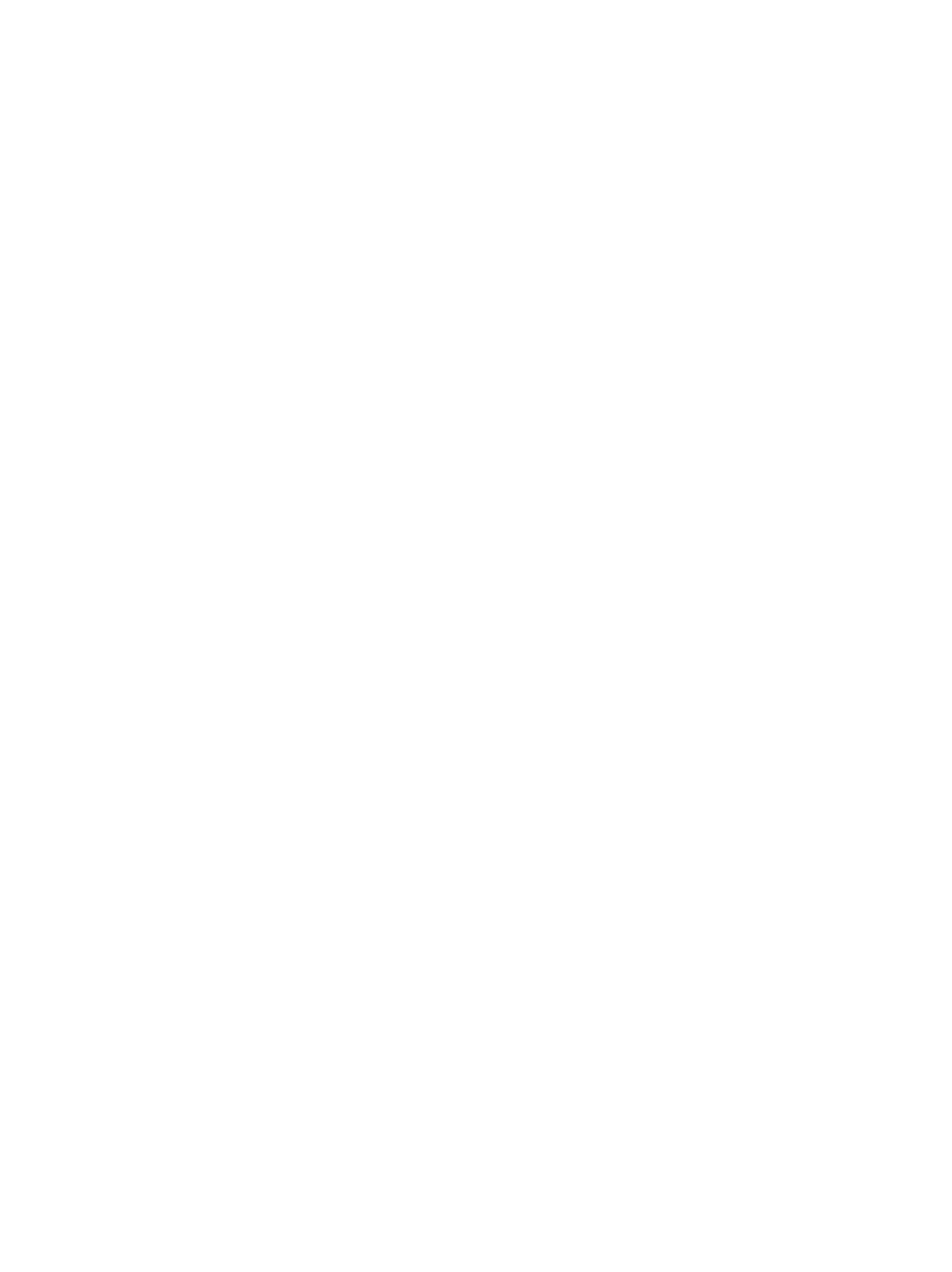## **Obstacle and Material Handling Management: The Way to Improve Efficiency of Warehouse in /Bangkok Port (PAT)**

by

**Phatharapong Kulthada<sup>1</sup> , Punchart Chanakul<sup>2</sup>** B.B.A. in International Trade and Business Logistics, International College, King Mongkut's University of Technology North Bangkok, Bangkok, Thailand E-mail: efphatharapong@gmail.com<sup>1</sup>, punchart\_chanakul@hotmail.com<sup>2</sup>

and

**Peter J. van Haren** International College, King Mongkut's University of Technology North Bangkok, Bangkok, Thailand E-mail: peter.j@ic.kmutnb.ac.th

#### **Abstract**

The objective of this research is to study the efficiency of Bangkok port and think of a plan to development warehouse layout. The research begins considering the problem during an internship and then explores the issue with advice about the thesis. The process of this research includes using primary and secondary data by interviewing employees in the area, and being a trainee at the Bangkok port on a cooperative program. The method used in this research is applied research with developmental research about the warehouse and then analyzing the data to know the problem and the cause. Researchers suggested a development plan: installing rack and change the layout in the warehouse, this method can increase efficiency in work of warehouse, such as increase capacity to store items and goods, decrease time to find goods and reduce the chance of damage to the goods.

**Keywords:** Material Handling, Warehouse, Layout

#### **1. Introduction**

Today the country has a rate of import and export goods in increasingly high rate which makes competition of the consigned cargo high. Bangkok Port is located at Klongtoey Bangkok, Thailand. The warehouse of the Bangkok Port has total 17 warehouses which the main duty is to store goods for import and export. However, the Bangkok Port is a port that outdated and based on another private pier in Thailand. We want to plan to develop so that it works more efficiently and more quickly than ever.

At Bangkok Port, the warehouse or we called it as transit shed. The warehouse faces the problem of lack of inventory management, warehouse management and a lack of the resources needed to work, or move item and goods such as a forklift and container handlers by the library actually is, this case study will start in the morning, the entire cargo container and in open containers will have the shipping business, instead of receiving the goods on behalf of the owner of the goods, Because of delay in work due to the major factor, that is, the item is not found because of 1) no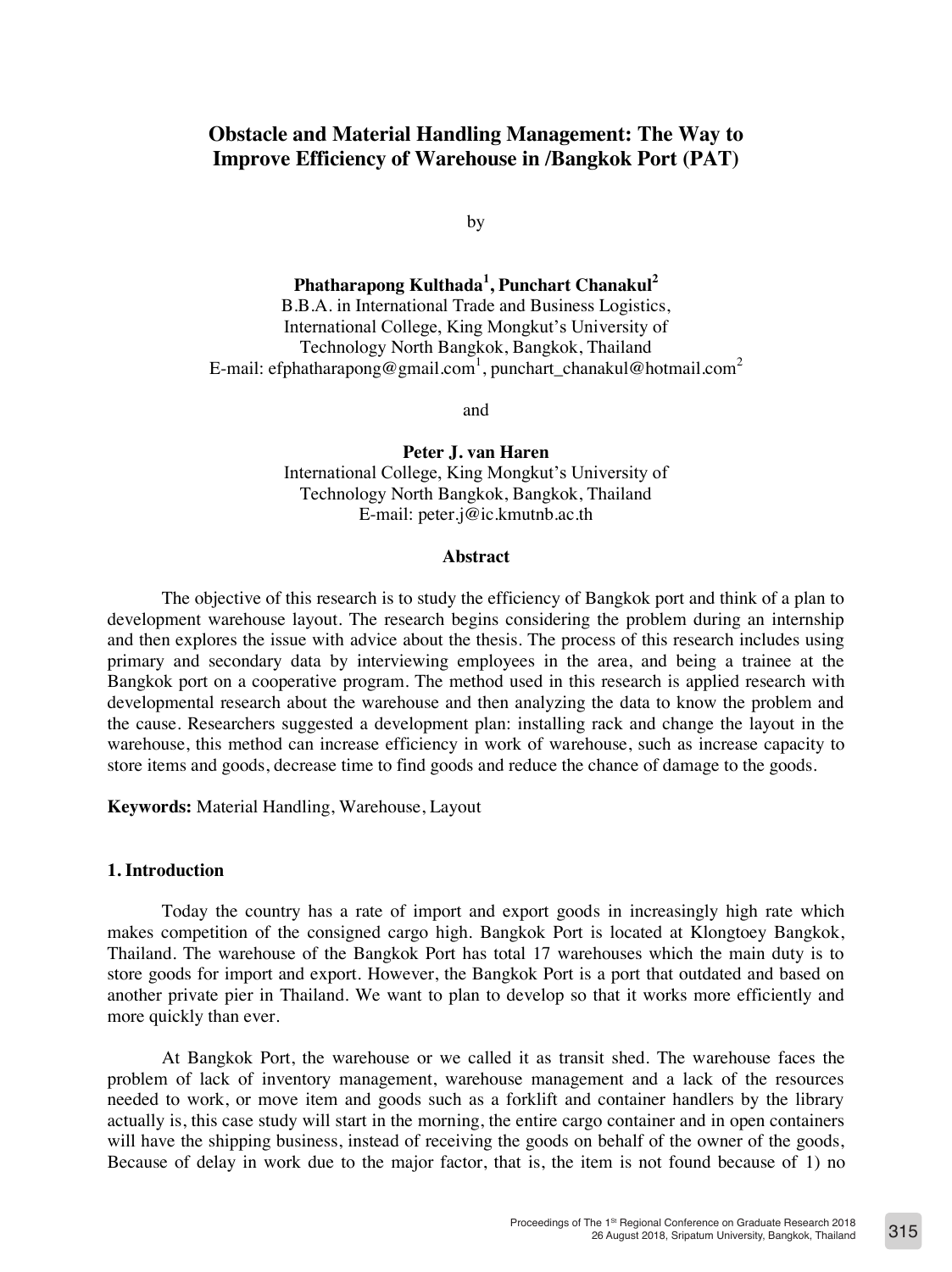storage system as a standard for storing goods, 2) not specified by position to place the accurate item, 3) waste of time to search for the item because it takes too long to find something.

The resources in the transport of goods is not enough and something is not yet removed from the cabinet and therefore should be improved to ensure product alignment, so to make finding products easy and convenient delivery of goods, which will help. Because of this, the time is wasted in transporting goods and search for products which, if managed in a better format it can help reduce the operating period can increase overall productivity in the warehouse.

The theme of this thesis is to study and find the solutions to improve management of warehouses inside the Bangkok Port warehouse by the ways to improve the action plan developed from the warehouse to learn and study and warehouse management practices to resolve problems that occur today and bring benefits in product management. The objectives of the study were: 1) find the point of the problem inside Bangkok port warehouse and study how we manage Bangkok port warehouse by use the knowledge from the classroom and internship, 2) create a plan how we manage the port to decrease work time of work process, Increase the level of facilities by creating a plan using storage strategy. The important thing that can solve the problem of inventory management is rack in the warehouse, and 3) plan the way to solve and increase efficiency.

## **2. Literature Review**

## *2.1 Problem in Bangkok Port*

The Bangkok port is facing congestion problems. The major problem is the insufficiency of port facilities. The capacity of the port may be limited by an obstruction of the bottleneck and suggest the possibility for capacity improvement. According to Tantivasadakarn (1985) "the shed dwelling times is determined by many factors such as complex and overlapping documentation process of the Customs and Pat may delay the shed. Lacking of ET07s trucks and handling equipment may aggravate the problems. The problem of insufficient delivery truck is removed nowadays allowed some private company to use their vehicles to transport their cargo. And last the problem is about insufficient handling equipment in the warehouses, it seems to be a minor problem which may occurs only the peak to a period of demand."

## *2.2 Operation of warehouse*

John von Neumann and Oskar (1944) define the operation of the warehouse as the responsible for receiving goods by monitoring the number of features that will distinguish the store by category management system, audit and inspection accuracy associated with quantity, number of the condition and care to prepare the delivery the goods. The layout of the warehouse is planned according to the operations performed. In traditional warehouses is considered for long-term storage of goods, and their primary functions are warehousing, consisting of the maintenance and keep in of stocks. Currently, the role of warehouses is changing, Now considered on the material flow are converted and moved as quickly as possible, that cause of operations of warehouses expansion (Komarava, 2016)

## *2.3 Importance of Inventory Management*

Inventory management is plan to manage products in warehouse to be proper for distribute products. The effective inventory management is a capability necessary to lead in the global marketplace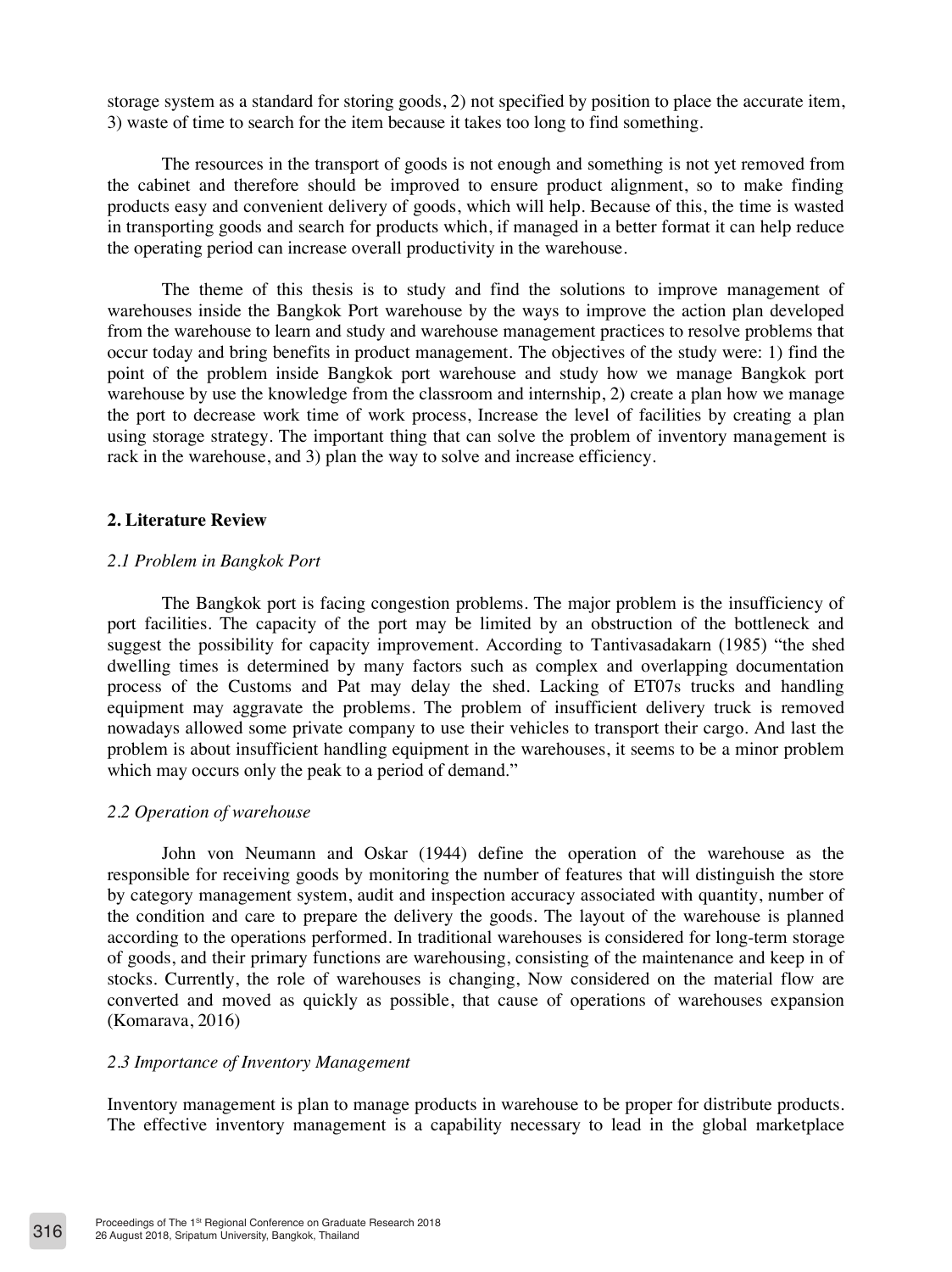(Ozal,2008). Kumar, et. al (2016) stated that an inventory management is most generally for used technique to manage inventory efficiently. There are most techniques to classify the inventory items, the most classification technique is ABC analysis. In ABC analysis the items are classified into A, B & C classes based on the total cost usage or value of goods. ABC analysis is a well-established categorization technique for determining which items should get priority in the management of inventory management's warehouse (Ravinder and Misra, 2014).

## *2.4 Significance of Material Handling*

Material handling is much more than the handling of inventory  $-$  it is the movement, protection, storage and control of materials and products throughout their lifespan of manufacturing, warehousing, distribution, consumption, and disposal. Akincilar and Rad (2013) stated that in today's high competitive global markets, demand's customers can adjustable lot size in short time, higher quality and flexibility; in short, they want it all. In order can stay competitive in the market, Material Handling Systems (MHS) is the place to accomplish this goal.

Material handling must be for warehousing; which people know objective to use material handling for suitability in work. The conveyer, cranes, hoists and industrial trucks are an example of general equipment.

Important Elements of Material Handling

The Four Elements are:

- a) Motion is movement products from point to other point or moving products form aim to destination, which in different type of products will have different movement for high efficiency.
- b) Time is important factor that tell about efficiency of movement or work, it is high or low.
- c) Quantity must be relations with time that if use more time must be high quantity.
- d) Space is important factor of motion because motion, movement of products or transfer products must be use space for build high system efficiency in transfer product or movement product

## *2.5 Problem from Human Error*

Human error is mistakes cause from activity of human that high or low level to accept in system. Type of human error can separate 2 types as follows:

- a) Accidental mistake: cause from do, or do not by not have to think ahead, example do not forget detail of information, accident and others
- b) Intended mistake: cause from do, or do not by human, employees or staff believe that is the right decision, example multiple concurrent tasks will help you to finish work faster.

Factors that affect to the ability in work of human

- a) Internal factors: cause from element inside human, employees or staffs, this will affect to work of human such as skill, experience, knowledge, and so on.
- b) External factors: cause from environmental factors and mission, tools and how to work.
- c) Pressure factors: cause from mind pressure and body pressure.

Pressure will have negative impact but in some cases, pressure is necessary to achieve the goal, motivation to success in work.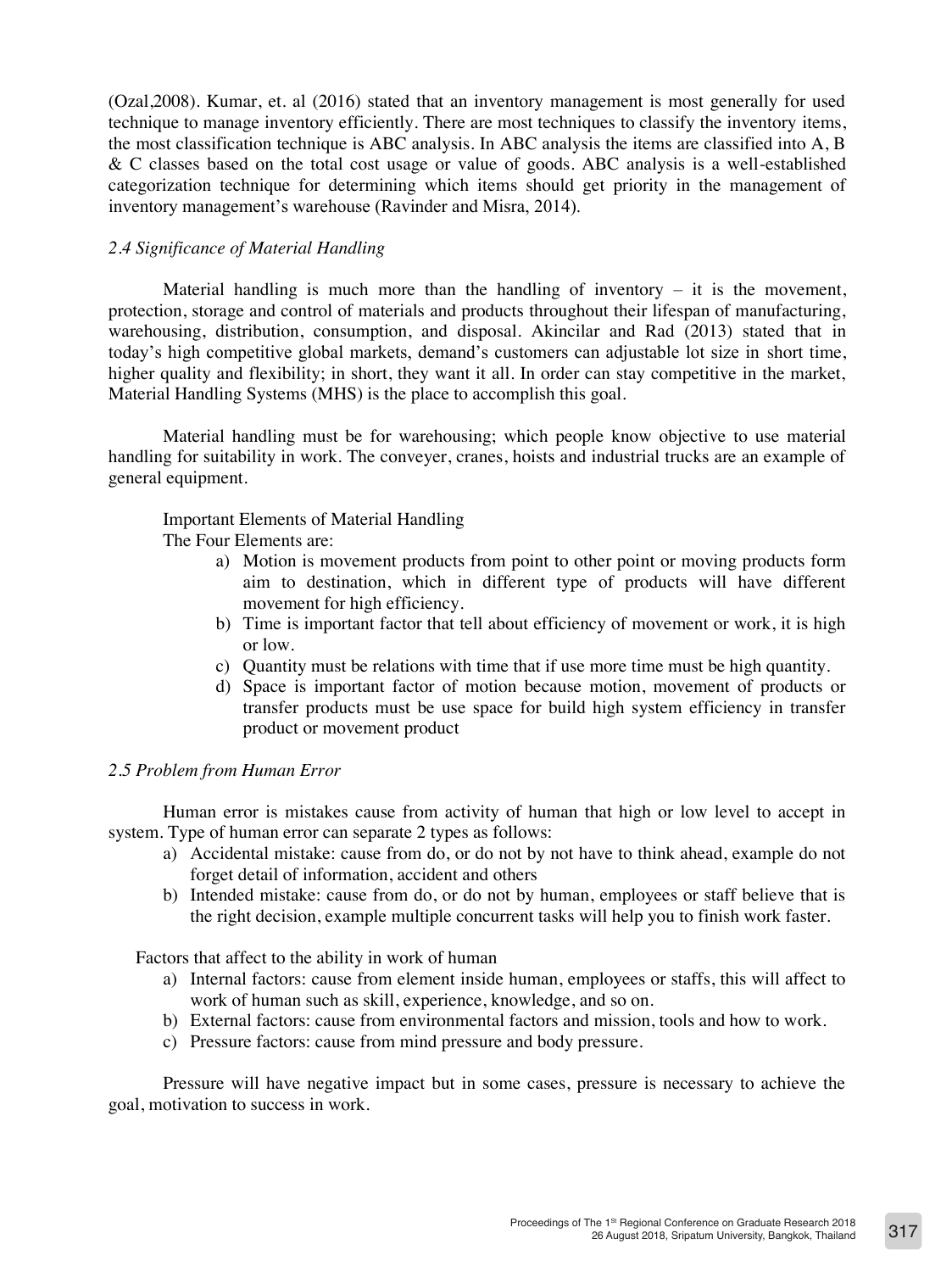## **3. Research Methodology**

#### *3.1 Research Design*

The design of this study will be based on applied research to use knowledge and concept from study to applied and use to create development plan concept for develop Bangkok Port (Port Authority of Thailand). According to Kothari (2008), he gives definition of applied research as "aims at finding a solution for an immediate problem facing a society, or an industrial/business organization, whereas fundamental research is mainly concerned with generalizations and with the formulation of a theory". First, we will study the structure of warehouse first to see which point is the problem that we can handle and improve the efficiency. Next, to find the cause of the problem to know what the cause make problem happened after that we will plan the way to development and make it better when the plan is completed we will give the solution plan to the Bangkok Port manager to receive comment.

#### *3.2 Learn the basics of establishment*

We decided to collect the information first the first step that we will do is to go to the Bangkok Port (Port Authority of Thailand). The task of the warehouse is unable to work alone so they must work with the custom agencies to work alongside in this department. The worker in this department should learn and know about rules, regulation and some steps that necessary for the work of customs because product at every stage are in the customs control. Staff at the warehouse must follow the rules of the port seriously do their works correctly according to the authority. They must be interested in education, from new regulations and orders changes constantly, so to make the operations department at the goods goes smoothly and not have any problems.

## 3.2.1 Unloading goods

The mission of unloading goods from the cargo ship is start with the ship agent. They will send a request to warehouse department and custom to make process of import before opening the cabinet cargo for a day after that port will prepare to supply handling equipment, Staff and Operational Areas Local support in its station.

In the opening cargo day, the warehouse department will separate the staff into each line for work with the staff from ship agency to list items from the ship. They must write down every item that come on a container on the paper that we called "Tally Sheet" according to mark of packaging item and the number of items.

#### 3.2.2 Kinds of Shelter

- a) Operation area means the area that placing tables and chairs to make documents.
- b) The storage area means the area to place goods.
- c) Tools area means the area of power tools

#### *3.3 Study about cause of problem*

The researchers will collect data from organization guide, record and report through the employee inside the port so this will make us to see the point of problem clearly.

Collect data from

- a) Employee of warehouse department
- b) List questions to ask
- c) Data analyze and interpret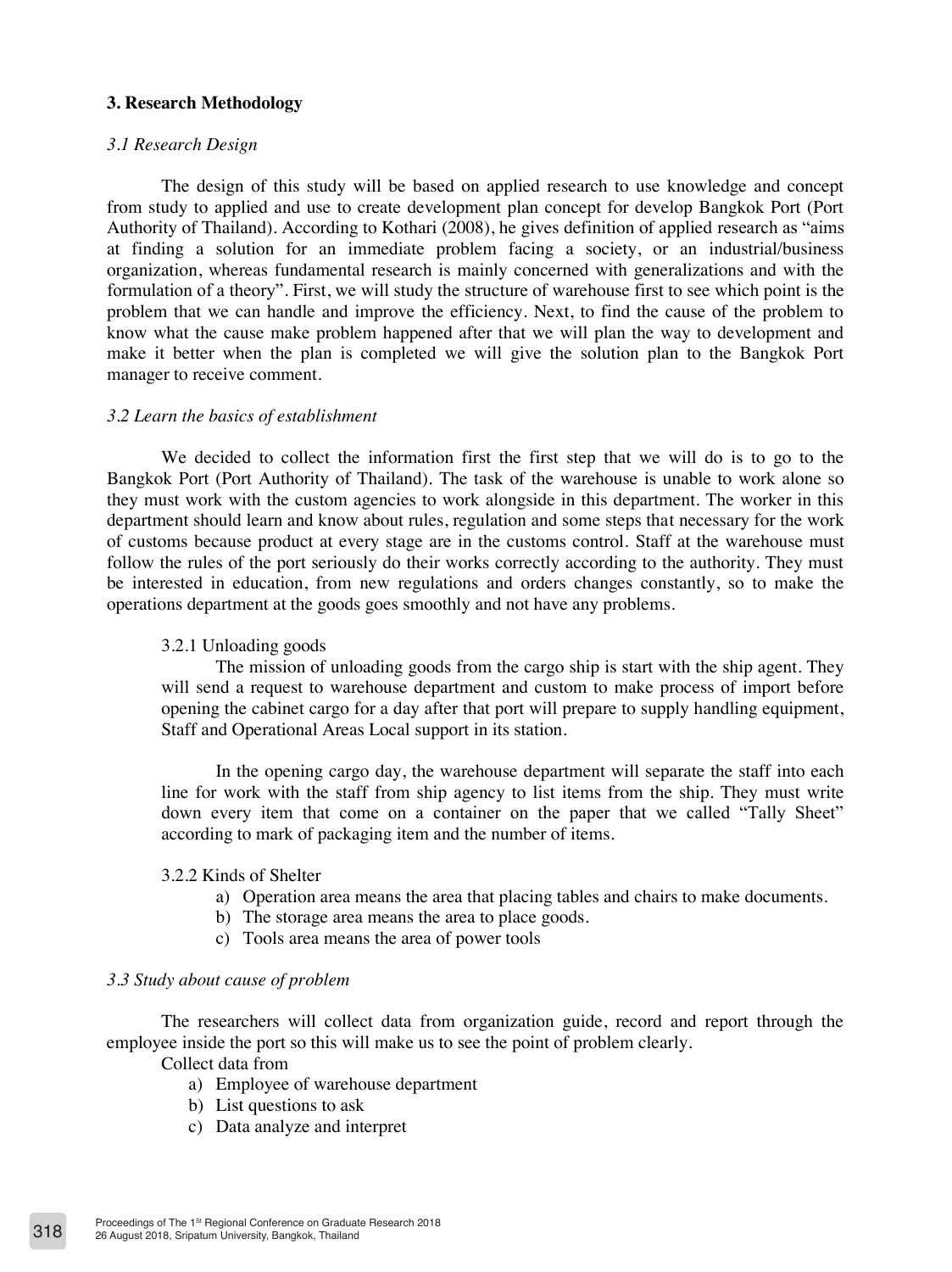The purpose of this thesis is to find the way to improve efficiency in the warehouse so the question will be like how the employee think about their workplace and their material handling to use in work we want to figure out the plan to increase material handling or change the warehouse layout so the question that we think to use with employees are as follows:

- a) What is the problem that usually happened in the warehouse?
- b) What do you think about how to resolve the problem?

As we see the kind of question we want to know the opinion from employee to find the right way to increase efficiency in work.

## *3.4 Planning methods*

After we known the problem and cause of the problem next step is about to think and create a development plan. The plan will create from our knowledge and find some information and strategy from book and article like ABC Classification Concept to save time in work process.

#### *3.6 Present the solution plan*

Because of Port authority of Thailand is control under the government so it is hard to change system or adapt the real strategy after we thought about development plan, we will send the research document to staff of warehouse's Bangkok port and advisor of thesis for get feedback.

#### **4. Anticipated Results**

From the analysis of the problem, in planning to increase efficiency and improve the warehouse in work by using the ABC classification of Bangkok port's warehouse is the main work is to receiving, preservation, and delivery goods. The problem occurs that comes from lack of materials handling, human error, and standard of storage systems. Which problems mentioned that makes low efficiency in work such as waste of time to find goods, make goods has damage and takes a long time to deliver the goods with big goods or big lot. Which from mentioned problem, as a result concept and plan to improve warehouse, increase efficiency in work and reduce error in work less than before by as following:

Step 1: Researchers came to Bangkok port's warehouse for survey, study work flow and from internship of Mr. Punchart Chanakul found problems in the warehouse such as standard of storage systems in warehouse or out of date in storage systems(ground stacking) causes movement of goods frequently then made damage to the goods, goods place does not match specified location in the location sheet made frequency to waste time for found goods and low preservation goods.

Step 2: From the inquiry with Mr. Passakorn Siriwan about frequency in and out of item in the warehouse. The warehouse divided the area as 4 areas. Researchers were studied about ABC classification and bring the idea to adapt and create new plan to install Rack to response the frequency of the area by install more rack on more frequency area and less rack on less frequency area. As we studied and observe the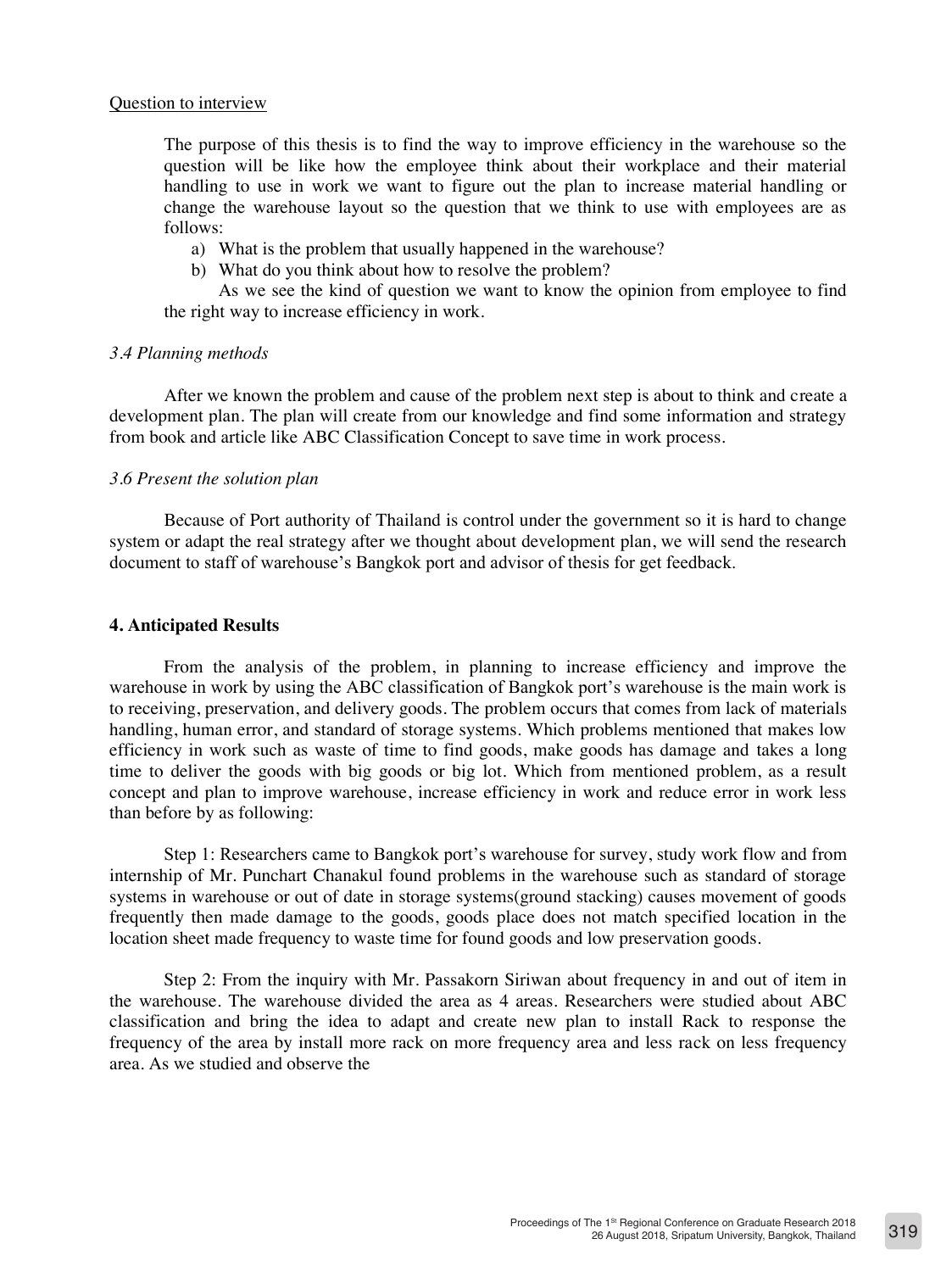work flow first the area number 2 is the most frequency area that have item in and out so we install rack as 75 percent of area number 2. Next is area number 4 that have frequency in and out item less than area number 2 so we install rack as 50 percent of area number 4. Third is the area number 3 that have frequency less than number 4 so we install rack 30 percent of area number 3 and the remaining area still use the old system (Block/Ground stacking) and the last one is area number 1 that have the lowest frequency so we install rack as 25 percent from all area in area number 1 and remaining area is the area for use Block/Ground stacking.

Step 3: Researchers plan the way to develop from the data and information by internship, observe the work flow and inquiry the professional employee from Bangkok port. Researchers were always contact with professional employee to ask about problem, about feedback of this concept and possibility to bring the material handling to use inside the port but the truth is hard to change the structure in the Bangkok port because the Bangkok port is under control by the government. The way to use rack in the warehouse can help employee find the item easier than current system and can decrease time of work and also can increase the area to store item because rack can store item in vertical line that will make the warehouse have efficiency in work and help employee work faster and happier.

#### **5. Suggestions**

In the future researchers hope that the Bangkok port will develop the warehouse and bring the new material handling to use in the warehouse to improve efficiency of work and make attractive to customer and employee to work with. As we can see from this research the main cause is about the culture and mindset of the employees inside the port in the future researchers hope that if have someone interest about congestion and efficiency in the port like we will recommend to put the point at rules or culture to find the possible way to change it and increase the efficiency of work and ethics of employees.

## **References**

Akincilar, S. and Rad, C. (2013). Material Handling System Design: A Case Study in Bosch Rexroth Japan, Master thesis, Production and Management, School of Engineering in Jonkoping.

Bajpai, N. (2011) "Business Research Methods" Pearson Education India, Retrieved from https://research-methodology.net/research-methodology/research- types/applied-research.

Bangprasit, K., Singhaseni, O. and Maneechot, K. (2014), Warehouse Optimization with New Layout: Case study of VR Service and Success Ltd, Bachelor thesis, Department of Industrial Management, Faculty of Industrial Technology and Management, King's Mongkut University of Technology North Bangkok.

Chatsakuleak, P., Singsura, P. (2012), Warehouse Optimization Enhancement: Case study of University Food Public Company Limited, Bachelor thesis, Department of Industrial Management, Faculty of Industrial Technology and Management, King's Mongkut University of Technology North Bangkok.